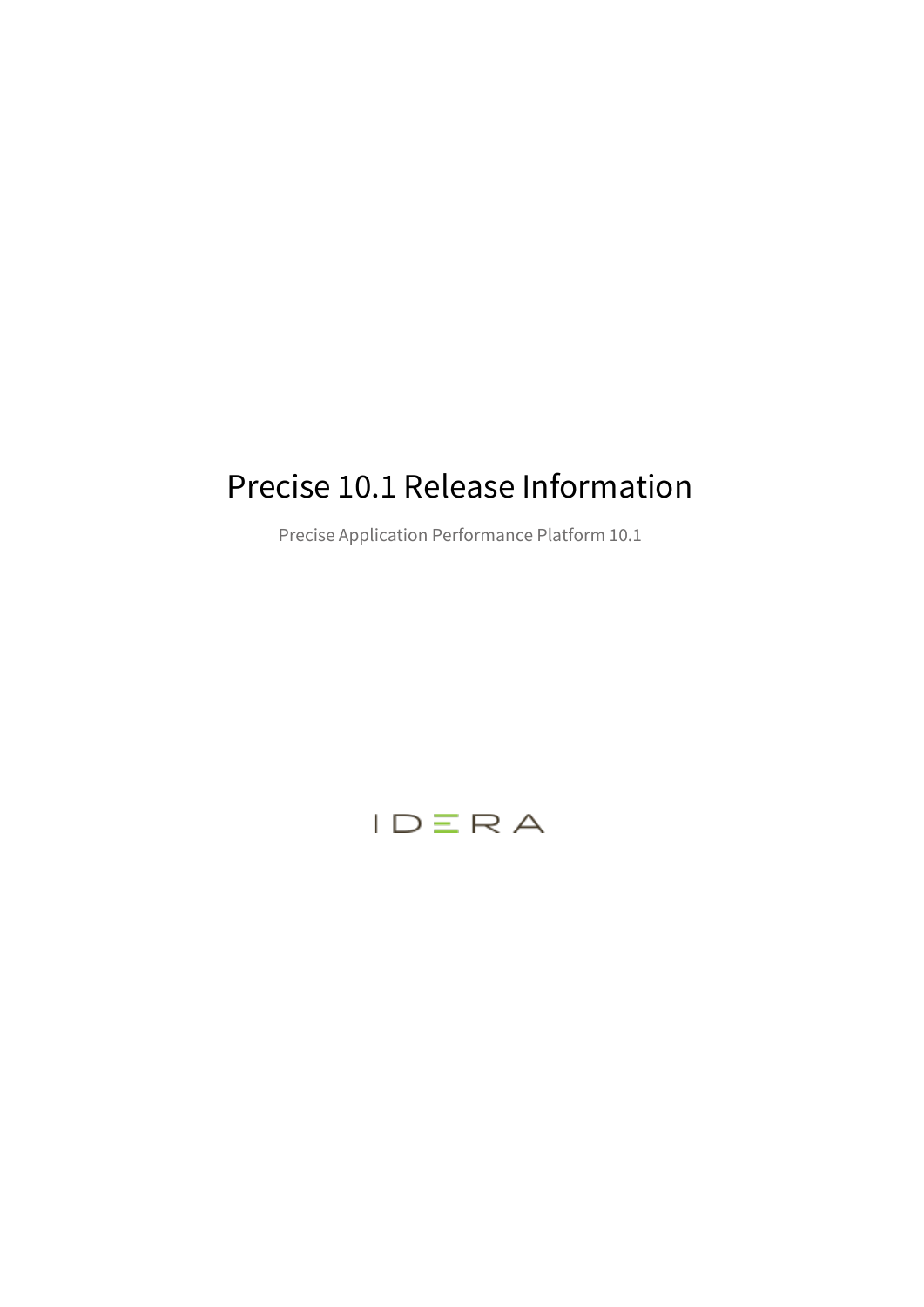# Table of Contents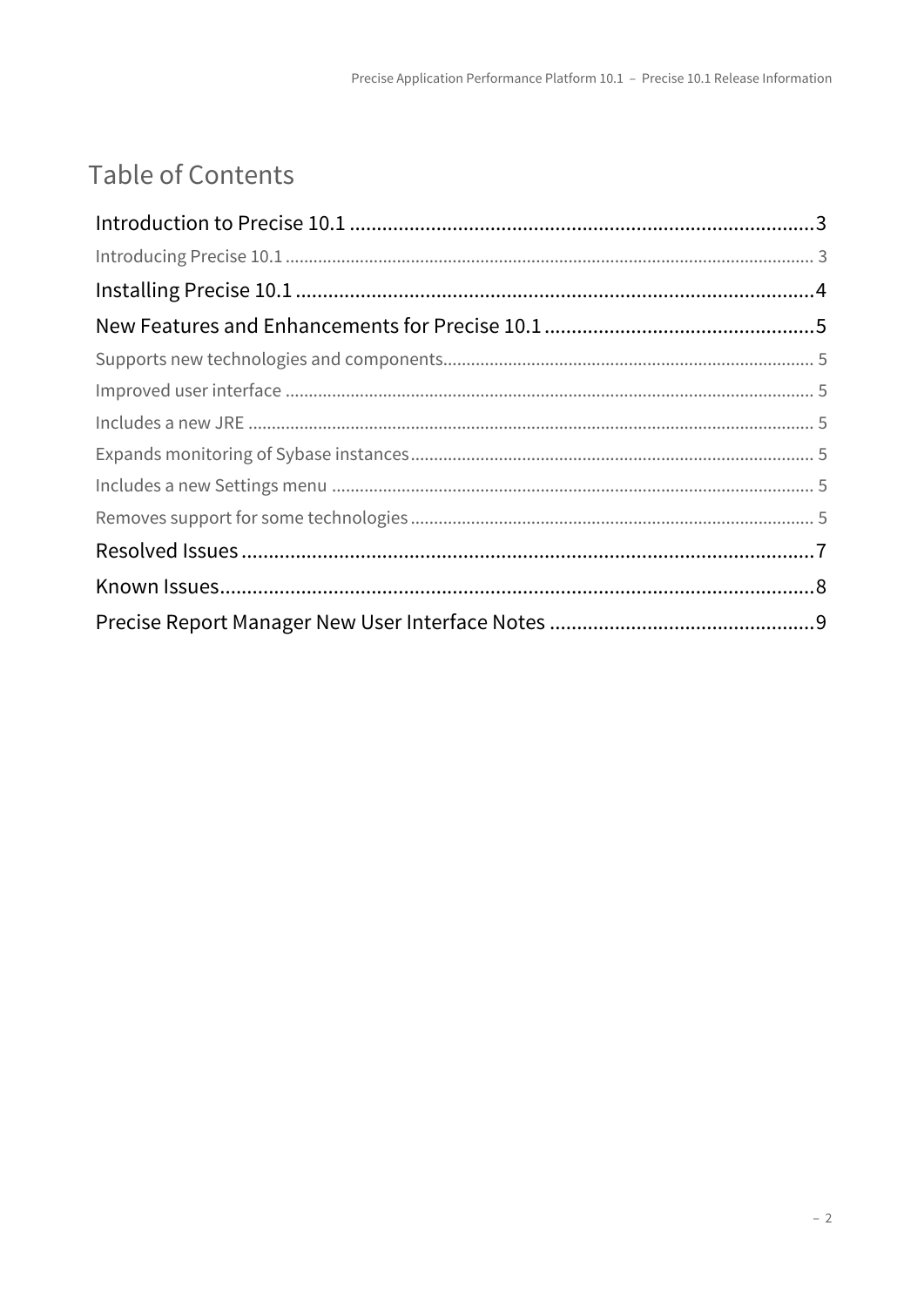## <span id="page-2-0"></span>Introduction to Precise 10.1

## <span id="page-2-1"></span>Introducing Precise 10.1

Precise 10.1 is a complete Precise version, which includes and provides enhancements and fixes for Precise version 10.0. This topic describes the new features introduced, the technologies supported and no longer supported, and the issues resolved by this version.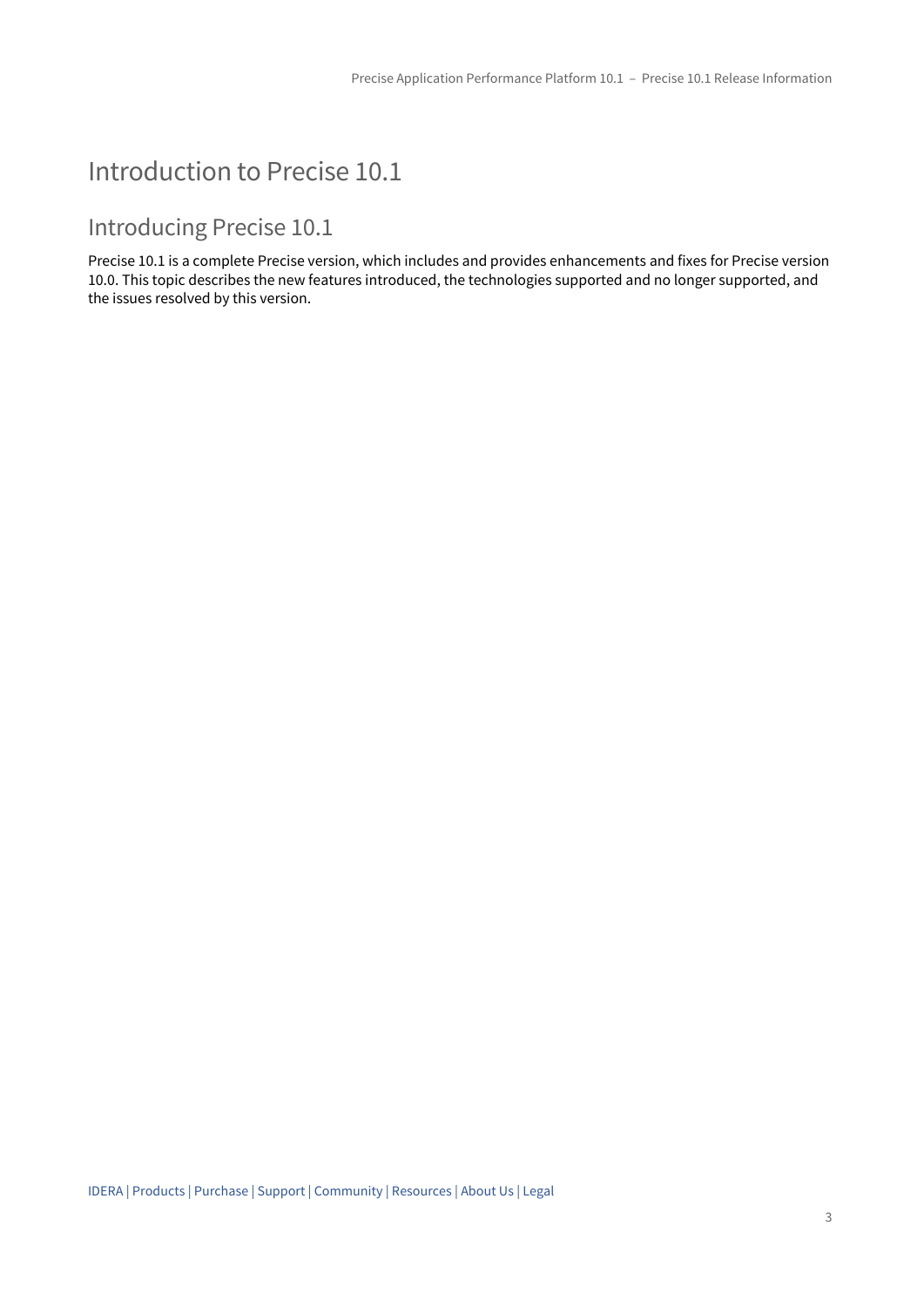## <span id="page-3-0"></span>Installing Precise 10.1

Install Precise 10.1 in the following ways, depending on the currently installed Precise version:

- If this is the first time you are installing Precise, install Precise 10.1 as described in [Clean installation of the](http://wiki.idera.com/display/Precise/Clean+installation+of+the+Precise+Framework) [Precise Framework.](http://wiki.idera.com/display/Precise/Clean+installation+of+the+Precise+Framework)
- If Precise version 10.0 is currently installed, upgrade directly to version 10.1 as described in [Upgrading](http://wiki.idera.com/display/Precise/Upgrading+Precise) [Precise](http://wiki.idera.com/display/Precise/Upgrading+Precise).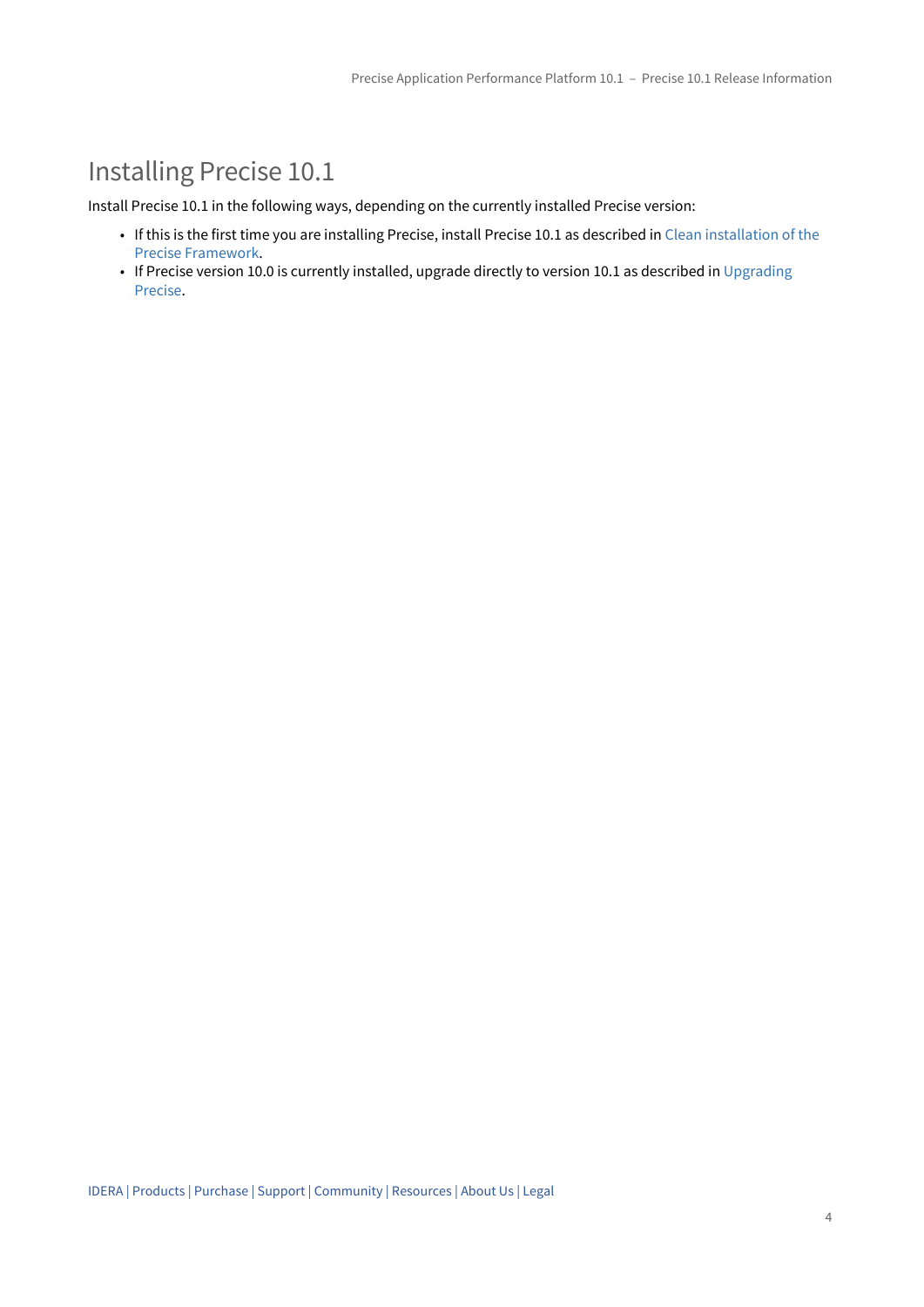## <span id="page-4-0"></span>New Features and Enhancements for Precise 10.1

## <span id="page-4-1"></span>Supports new technologies and components

Precise 10.1 supports monitoring on the following technologies and components:

- Oracle 18c on Linux and SPARC Solaris platforms
- SQL Server 2019 environments
- Tuxedo 12.2 instances on Windows

## <span id="page-4-2"></span>Improved user interface

Precise 10.1 extends the new user interface based on modern UI technologies to includes the Precise Report Manager.

This feature allows you to run the Precise Report Manager on modern web browsers, such as Google Chrome and Mozilla Firefox, and extends support for Microsoft Edge and Internet Explorer.

Before launching the new user interface, clear your web browser cache including all saved cookies.

You can launch the new interface on most browsers using the following URL:

#### **http://<host>:<port>/precise**

For example, <http://precisefp:20790/precise>

For Internet Explorer, using the following URL:

#### **http://<host>:<port>**

For more information about this new feature, see [Precise Report Manager New User Interface Notes.](#page-8-0)

### <span id="page-4-3"></span>Includes a new JRE

The underlying Java Runtime Environment (JRE) Shipped with Precise is changed to an OpenJDK distribution. This replaces the previously-used Oracle JDK.

As a result, none of the internal Precise java processes (focal points etc.) use an Oracle JRE any more.

### <span id="page-4-4"></span>Expands monitoring of Sybase instances

Precise 10.1 includes support for monitoring of Sybase instances when using a TLS 1.2-enabled PMDB.

### <span id="page-4-5"></span>Includes a new Settings menu

The new UI includes a Settings menu on the Applications side.

### <span id="page-4-6"></span>Removes support for some technologies

Precise 10.1 no longer supports monitoring the following technologies:

• Siebel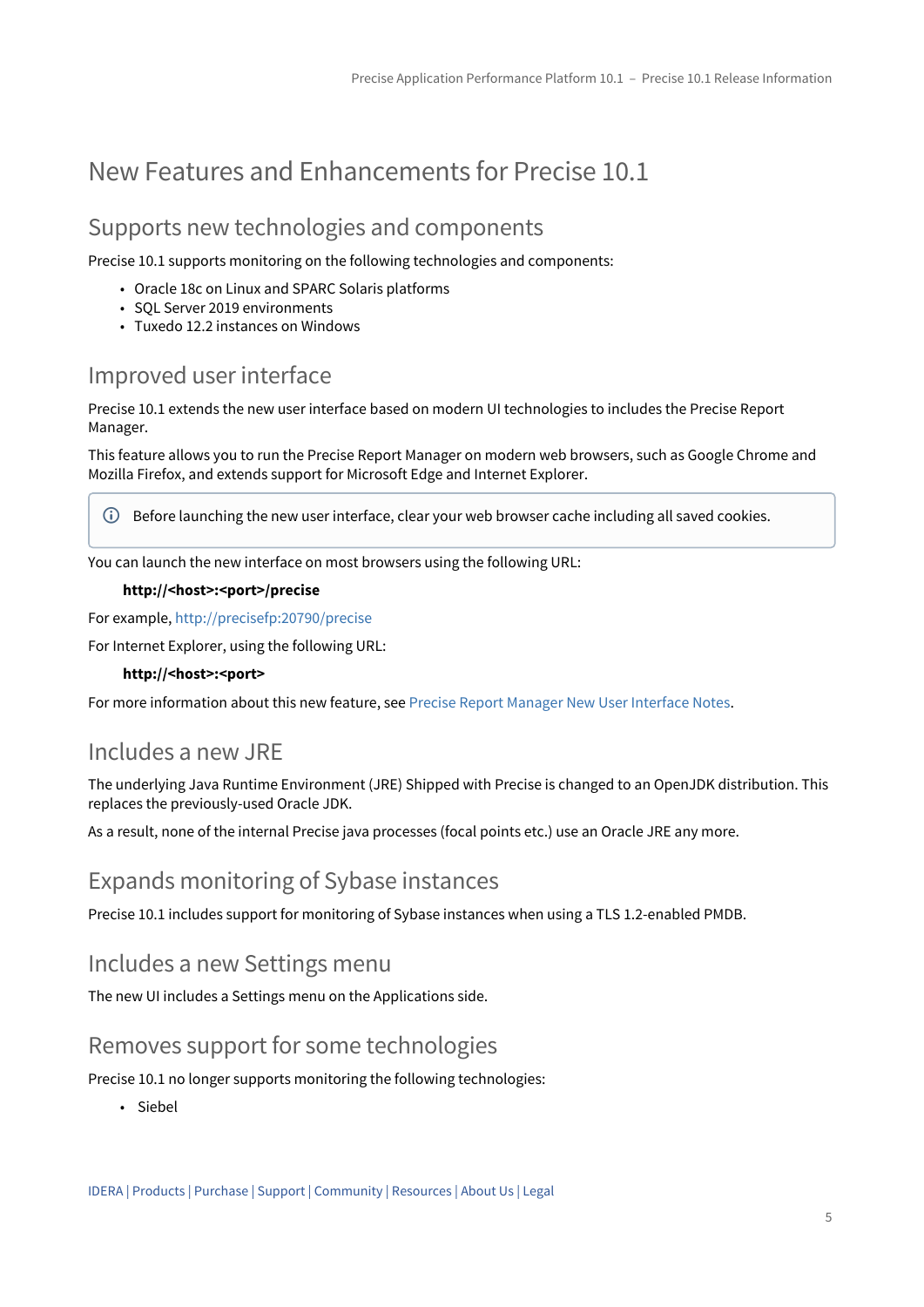- MQ Series
- Citrix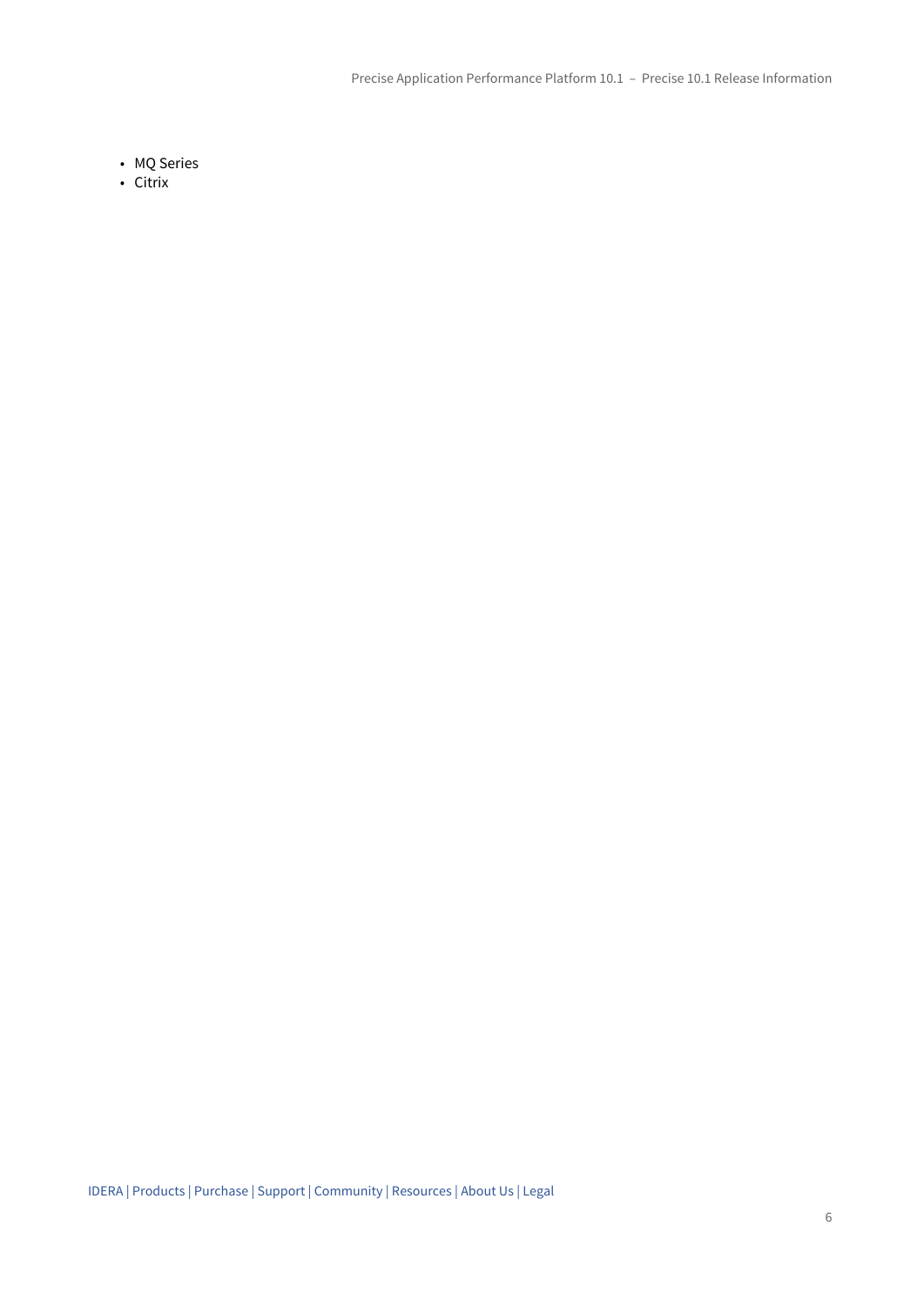## <span id="page-6-0"></span>Resolved Issues

- Multiple issues in the new HTML GUI that were resolved by the interim GUI patch published in the following portal solution have all been included in Precise 10.1: <https://idera.secure.force.com/precise/5010b000000P7hx>
- Invalid Internal wait in Precise for MSSQL resolved [PRECISE-18972]
- Missing files in psis\_agent\_SunOS.zip [PRECISE-19221]
- Invalid object name 'Sys.availability\_databases\_cluster' and Timestamp value is null errors in load data warehouse process resolved. [PRECISE-19253]
- Issue with the install of Precise while creating SQL Server PMDB manually [PRECISE-19267]
- The following additional issues related to the new HTML UI have been resolved
	- Change password option is not available in the new GUI for non admin users [PRECISE-19250]
	- Unable to see graph on selecting 'All' in the app tiers table. [PRECISE-19225]
	- Precise v10 Login error message [PRECISE-19245]
	- Login button not seen in login page when the session times out. [PRECISE-19226]
	- Oracle WhatIf/ Recommend issues in HTML UI [PRECISE-19236]
	- Precise Time difference issue in Precise HTML UI. [PRECISE-19231]
	- Databases from other instances listed in HTML GUI [PRECISE-19266]
	- Analyze button is missing in top right corner in New GUI [PRECISE-19191]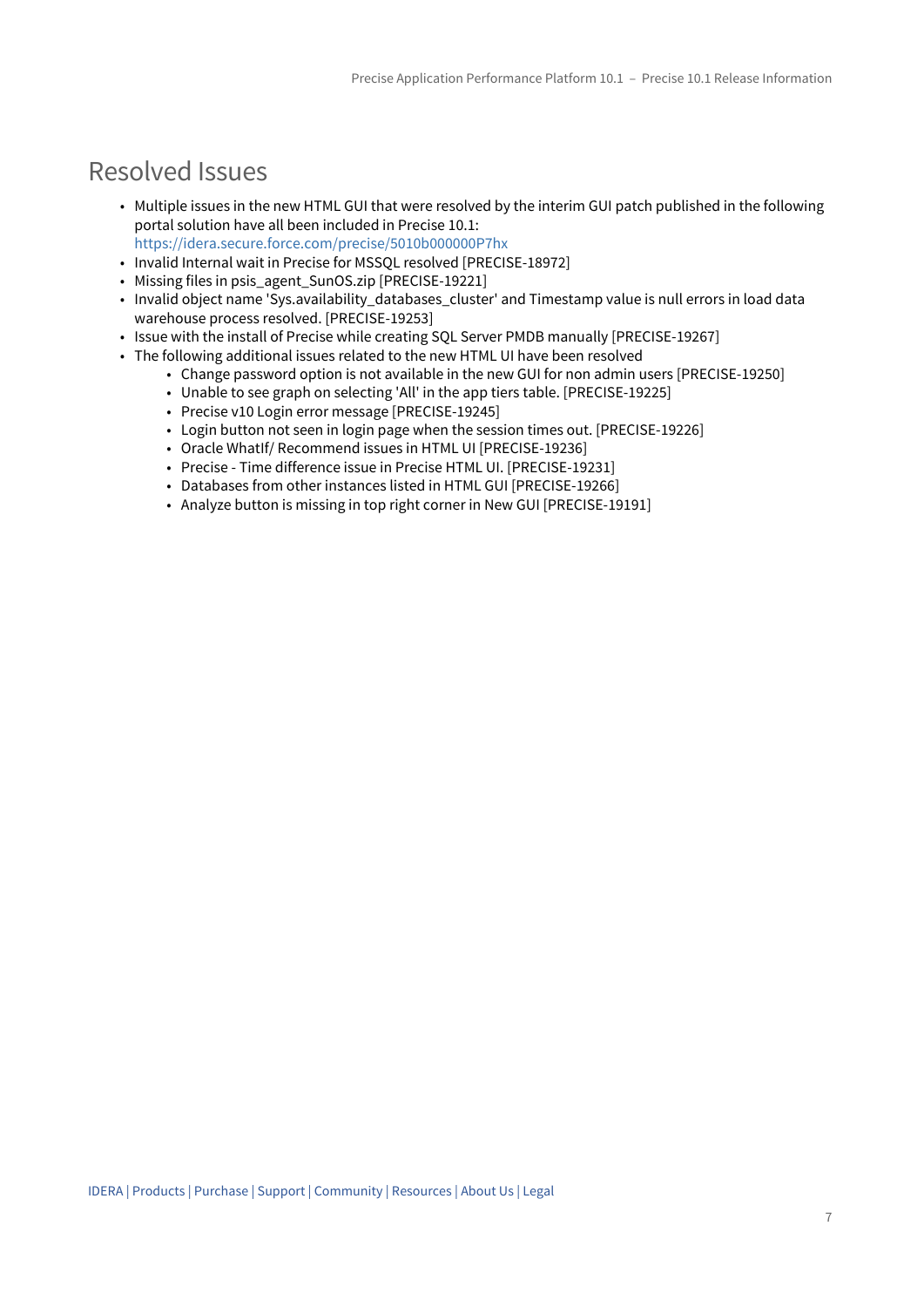## <span id="page-7-0"></span>Known Issues

- You must restart the Precise Focal Point after an upgrade if you are using remote instances. You also must start the SQL agents after the Focal Point restart.
- When an Oracle monitoring instance is created immediately after framework installation, errors can occur in Oracle warehouse processes located under **Adminpoint > Warehouse Processes**. In such cases, restart the Oracle Focal Point and PMDB focal point to resolve the problems.
- After a fresh install or upgrade, you must restart the Precise GUI service before using the Custom Portal.
- There is an issue with injdn.dll and injdn\_x64.dll on Windows Server 2008 R2 with .NET monitoring. When a .NET instance is installed on Windows Server 2008 R2, a "Bad Image" error occurs. You can resolve this problem by installing the following Windows Security Update on the machine: [https://](https://technet.microsoft.com/en-us/library/security/3033929.aspx) [technet.microsoft.com/en-us/library/security/3033929.aspx](https://technet.microsoft.com/en-us/library/security/3033929.aspx)
- Some of the binaries from the Precise 10.0 installer appear as a threat under AVG antivirus. This is a false positive with AVG and does not cause any problems. You may want to whitelist when using AVG as antivirus.
- The first time you access the Precise custom portal (ASD) after a fresh Precise install or upgrade, it may fail to load. As a workaround, a one-time restart of the Precise GUI tomcat is required.
	- Use the following steps as a work around:
		- a. Stop the Precise FW services
			- i. On UNIX machines
				- ./<precise\_dir>/psin\_stop\_i3.sh
			- ii. On Windows machines .\<precise\_dir>\infra\bin\psin\_infra -multi-service stop
		- b. Start the Precise FW services
			- i. On UNIX machines
			- ./<precise\_dir>/psin\_start\_i3.sh
			- ii. On Windows machines
				- .\<precise\_dir>\infra\bin\psin\_infra -multi-service start
		- c. Clear the browser cache.
		- d. Access the custom portal using url http://<hostname>:<port>/asd.
			- If the issue still persists please contact [Precise Support.](https://idera.secure.force.com/precise/)